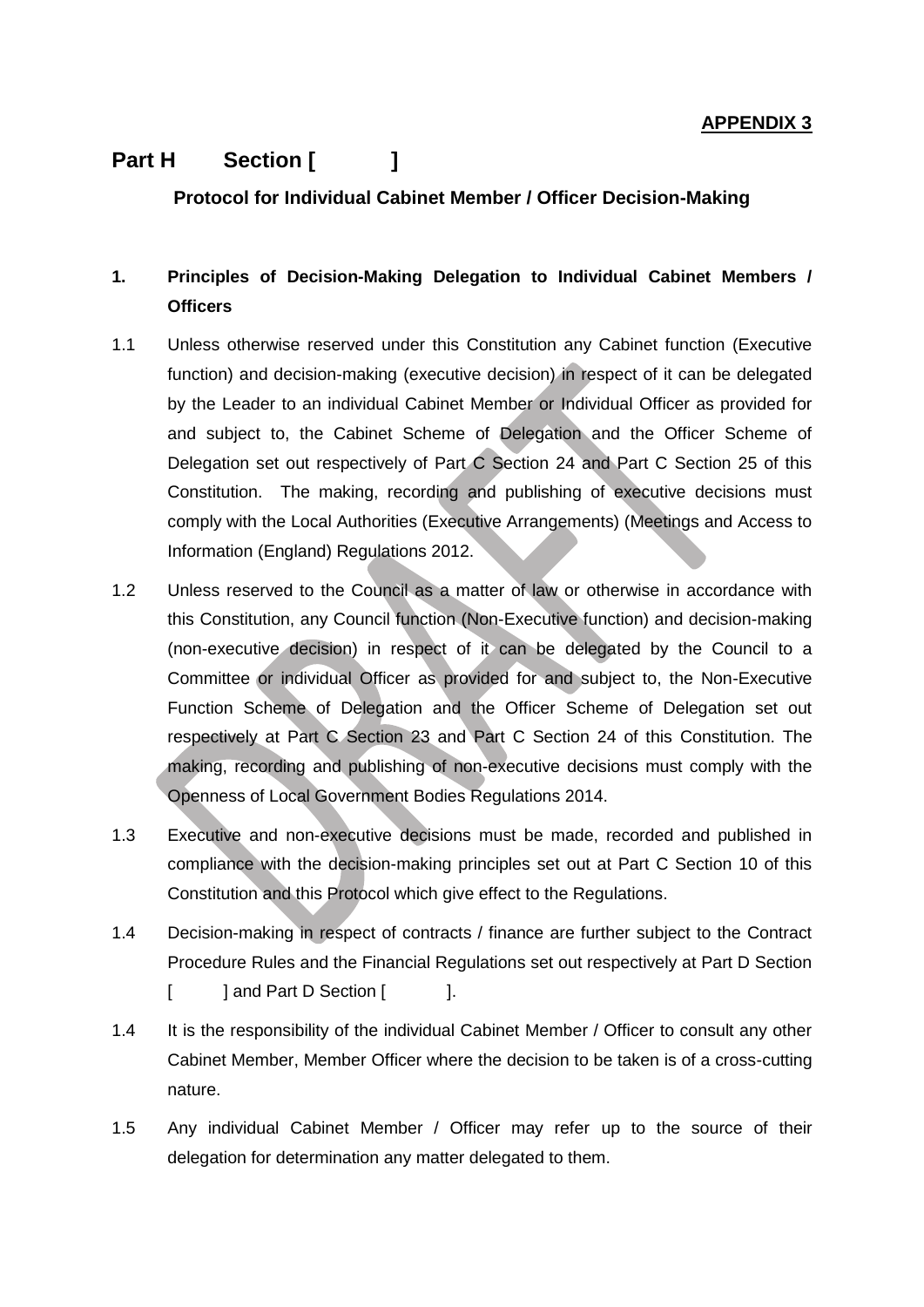1.6 A written record must be kept of all individual Cabinet Member / Officer decisions, which will be published and circulated to all Members to enable scrutiny of the same.

## **2. Procedure for Individual Cabinet Member / Officer Decision-Making**

- 2.1 Where decision-making is delegated to an individual Cabinet Member or Officer, whether as a standing arrangement or on an *ad hoc* basis as needed, the individual Cabinet Member shall / Officer shall make decisions only in accordance with this protocol.
- 2.xx Paragraphs 2.4 to 2.11 below shall not apply to Administrative Decisions as defined by Part C Section 10 of this Constitution.
- 2.xx The procedure for Urgent Decisions set out in Part C Section 10 of this Constitution shall take precedence over this Procedure where necessary.
- 2.2 An individual Cabinet Member / Officer exercising their decision-making power shall not make any decision which the Cabinet (executive decisions) or the Council / Committee (non-executive decisions) would not be able to make, as a matter of law or otherwise under this Constitution. Broadly, this means no decision should be made if it is not provided for within the budget or policy framework, or it is decision on a function which is reserved to the Council or its Committees.
- 2.3 The individual Cabinet Member / Officer must take care not to be involved in making a decision in which they have an interest.
- 2.4 No decision shall be made except upon consideration by the individual Cabinet Member / Officer of a written report in accordance with this protocol.
- 2.5 The written report shall set out:
	- a. the issue to be decided;
	- b. any publicity or consultation requirements (either before or after the decision is made) in respect of the decision, either under legislation or under Council policy or any which is considered appropriate;
	- c. the facts upon which any decision must be based;
	- d. any legislative requirements, including:
		- human rights issues and / or
		- equalities issues
	- e. staffing and financial implications;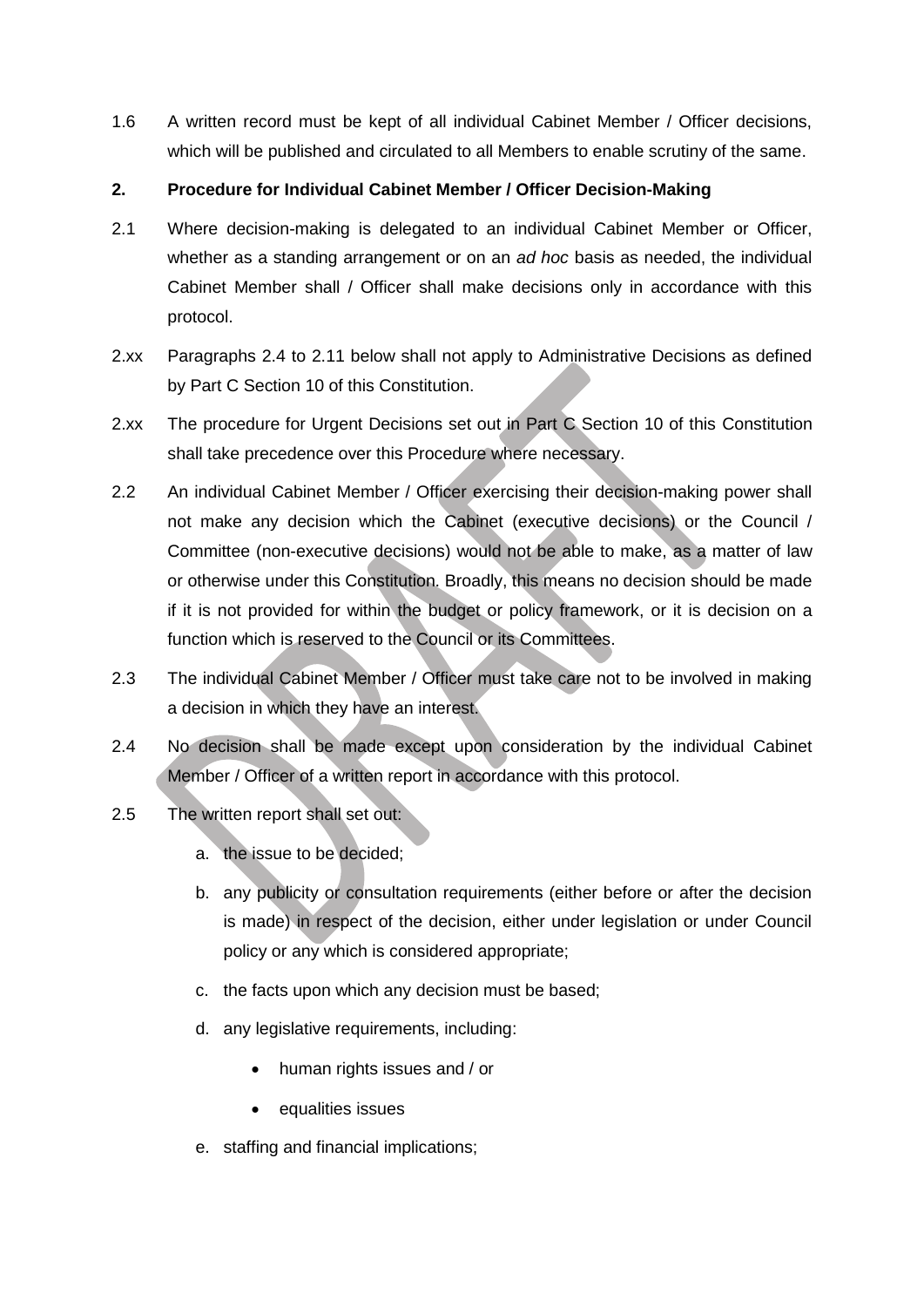- f. the outcome of any consultations undertaken;
- g. any implications for any other areas of the Council's activities;
- h. any relevant national or regional guidance:
- i. any Council policy relating to the issue, including sustainability issues;
- j. the Cabinet Portfolio / Service within which the issue falls;
- k. any Wards which are particularly affected by the issue;
- l. the options that are available;
- m. any professional recommendation that the Officer wishes to make.
- 2.6 The following Members / Officers shall be sent the report five clear working days (or fewer days with prior agreement) before the Member / Officer makes the decision:
	- a. the relevant Cabinet Member / Committee Chair / Officer whose Portfolio / Service includes the matter under consideration;
	- b. the Chief Executive;
	- c. the Monitoring Officer;
	- d. the S.151 Officer
	- e. the Corporate Communications Team.
- 2.7 Any of the above persons may make their written comments to the individual Cabinet Member / Officer who is due to make the decision before the five days has expired, with a copy to the Officer who wrote the report.
- 2.8 The individual Cabinet Member / Officer taking the decision shall as soon as reasonably practical after they have made a decision under delegated powers, produce a written statement in respect of the decision which includes the following:
	- a. a record of the decision;
	- b. a record of the reasons for the decision;
	- c. details of alternative options considered and rejected;
	- d. the reason for any urgency (if applicable);
	- e. a record of any conflict of interest declared by any executive member who is consulted by the member, in relation to the decision; and
	- f. a note of any dispensation granted (if a conflict of interest has been declared)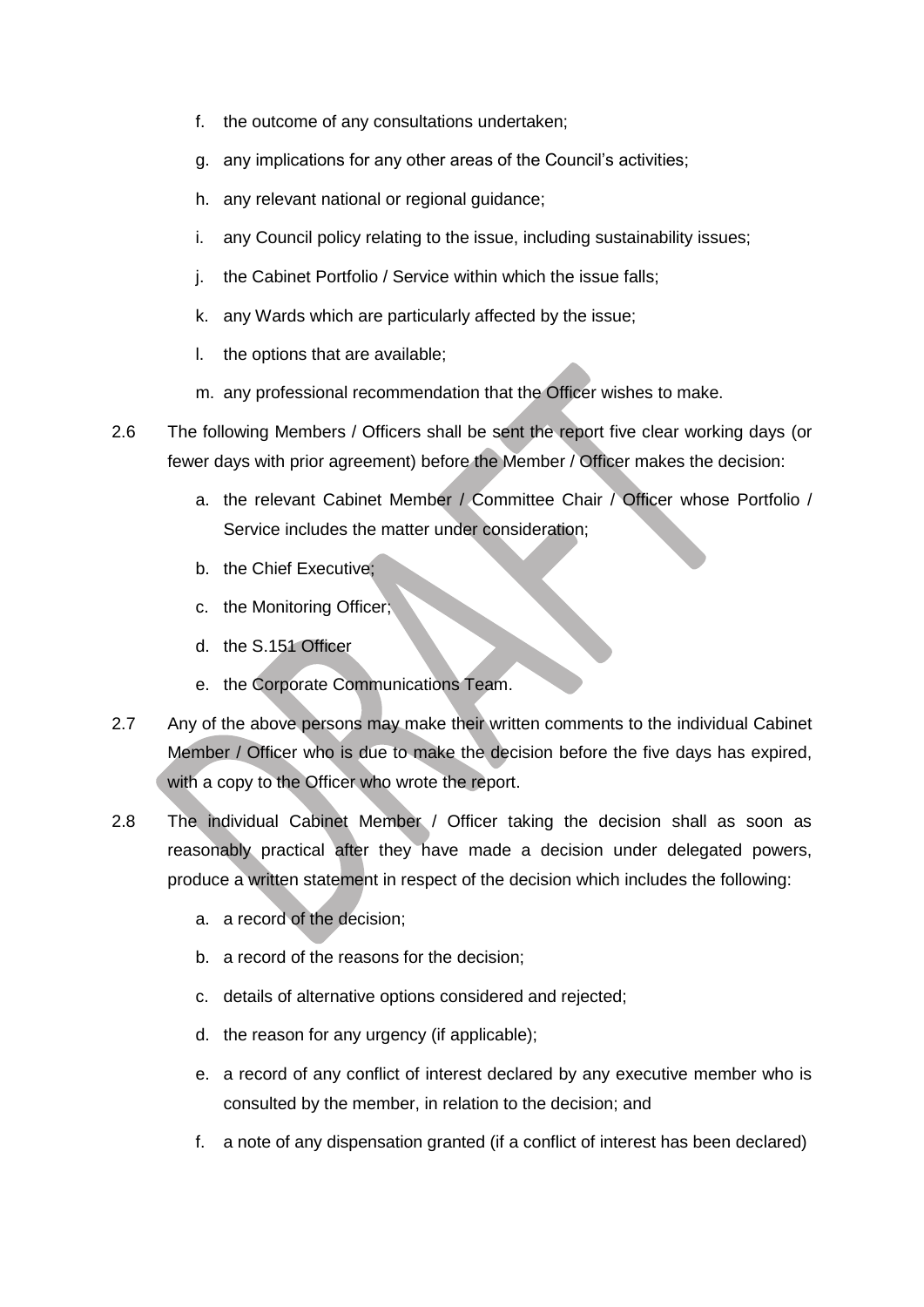- 2.9 The Monitoring Officer, subject to confidentiality, shall ensure that a copy of the decision record and any report considered by the individual Cabinet Member / Officer (including background papers) relevant to the decision recorded are circulated and available for inspection by the public as soon as reasonably practicable at the offices of the Council and on the Council's website.
- 2.10 No decision shall take effect until it has been recorded and published in accordance with the above.
- 2.11 A decision which has been 'Called-In' in accordance with the Call-In Procedure and Call-In Sub-Committee Rules set out at Part D Section [  $\vert$  shall not take effect until determined in accordance with said Rules.
- 2.12 Decision-Making Flow Chart: